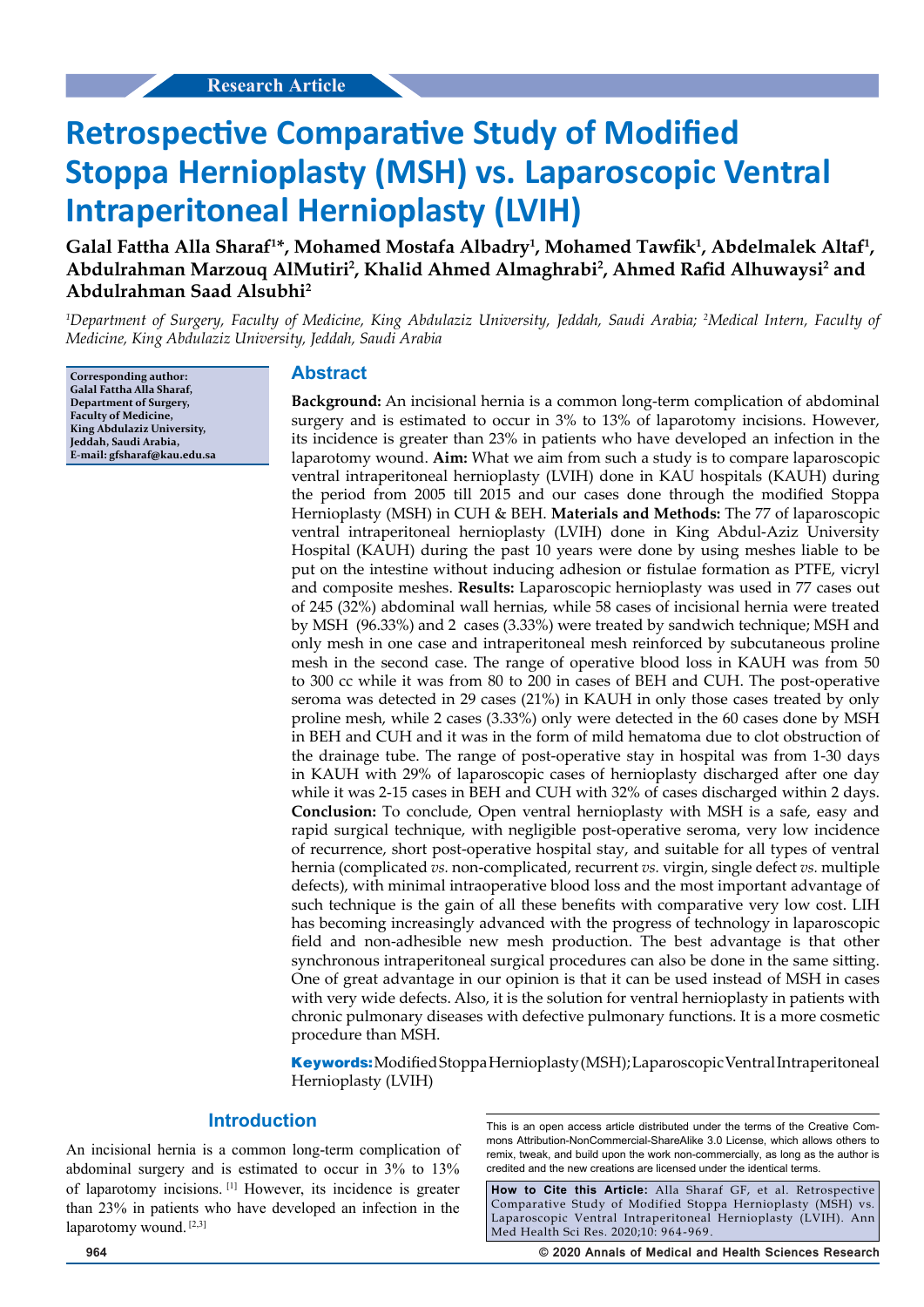Approximately 50% of incisional hernias develop within the first 2 years after the primary operation, and 74% develop after 3 years. [4,5]

Ventral abdominal wall hernias are common lesions and may be associated with life-threatening complications. The application of laparoscopic principles to the treatment of ventral hernias has reduced recurrence rates from a range of 25% to 52% to a range of 3.4% to 9%. [6]

The Rives-Stoppa (RS) repair of ventral incisional hernias is technically difficult. It involves the retro-muscular placement of mesh anterior to the posterior fascia and the primary closure of the anterior fascia. The rate of recurrence is 0-8%. [7]

Laparoscopic ventral and incisional herniorrhaphy is gaining popularity among both surgeons and patients and is less controversial than laparoscopic repair of inguinal hernias. As with any operation, the key to the success of this procedure is the avoidance of complications.<sup>[8]</sup>

Seroma is the commonest post-operative complication following ventral hernioplasty. It reached up to 14.5% in the study of DeBord et al. in 1992. <sup>[9]</sup> This complication is a chronic one and has plugged prosthetic repair of large ventral incisional hernia since its inception. [10] The major factor in seroma development is most likely the large dead space caused by extensive fascio-cutaneous dissection that is inevitable for on lay mesh hernioplasty with large defects. [9]

Prophylactic measures to avoid such seroma were the use of closed suction drain that has to be maintained from 2-6 days post-operatively. [9,10] Post-operative pressure dressings may help in minimizing seroma development. [9] Some cases of seroma are prolonged and seroma management in such cases is mandatory since it predisposes for infection through its mucin content that is proved to act as anti-complement and also due to its ischemic effect on surrounding tissues. This is of great consideration if applied to immuno-compromised patients. Infection on top of seroma causes mesh excursion and treatment failure with sure recurrence. [9]

The treatment of such long-standing seroma with repeated aseptic aspiration has the risk of the introduction of infection. Many trials had been done to solve the problem of seroma with ventral hernioplasty. Among these methods is the use of omentum to help to eliminate the dead space between the on lay mesh and the fascio-cutaneous layer and to absorb lymphorrhea and serous fluid accumulated through its blood supply. The omentum can be technically brought out on a pedicle away from the actual hernia orifice. [9]

Stoppa has discovered an intelligent method for fixation of the mesh without fascio-cutaneous dissection through skin stabs and u-shaped mono-filamentous non-absorbable stitches to fix a prosthetic merseline mesh in the plane between the rectus abdominis muscles and the posterior rectus sheath. [11,12]

DeBord et al. used the same technique of Stoppa but without any dissection at any planes using intraperitoneal expanded poly-tetra-fluoro-ethylene soft tissue patch (PTFE-STP) in 3 huge hernias without drain, seroma, infections, or recurrence. We did about 35 cases in Cairo University Hospital (CUH) and 25 cases in Bagedo-Erfan hospitals (BEH) in Jeddah, KSA, in the period from 1998 till 2005 by using a modified technique of Stoppa (MSH) where we used Proline mesh (being less costly, available, strong, and resisting infection rather than merseline and we use the enclose instruments for fixation of mesh in retro-rectal space The laparoscopic development of ventral hernioplasty was based on the same idea of DeBord (intraperitoneal mesh hernioplasty. [13]

What we aim from such study is to compare laparoscopic ventral intraperitoneal hernioplasty (LVIH) done in KAU hospitals (KAUH) during the period from 2005 till 2015 and our cases done through the modified Stoppa Hernioplasty (MSH) in CUH & BEH, particularly for the type of hernia, size of the defect, age of patients, sex, number of preoperative recurrences, number of defects, operative time, associated abdominal pathology, estimated intraoperative blood loss, post-operative estimated drained fluid, post-operative hospital stay, and estimated cost of surgery/each case and post-operative recurrences.

#### **Materials and Methods**

- The modified Stoppa hernioplasty (MSH) technique is a conventional open surgery done by insertion of a wide sheet of proline to be fixed in the retro-rectal space after the closure of the posterior rectus sheath and peritoneum in the middle line. The mesh should be inserted at least 8 cm away from the edge of the hernial defect. The suction drain was inserted in the retro-rectal space for 2-5 days. This procedure was associated with no facio-cutaneous dissection and it was very helpful in dealing with multiple defects and surgical treatment of other associated intraoperative procedures as cholecystectomies.
- The 77 of laparoscopic ventral intraperitoneal hernioplasty (LVIH) done in King Abdul-Aziz University Hospital (KAUH) during the past 10 years were done by using meshes liable to be put on the intestine without inducing adhesion or fistulae formation as PTFE, vicryl and composite meshes as shown in Table 1.

#### **Results**

Of the 245 patients in KAU hospital (KAUH), 66 were males and 179 were female while among the 60 cases done in BEH and KEUH 13 were males and 47 were females. The age range in KAUH was from 3 to 76 years, while in BEH and CUH the range was from 28 to 72.

The main bulk of hernioplasty in KAUH was for umbilical and paraumbilical hernia in 156 (64%) and the main bulk for hernioplasty in BEH and CUH was in the form of incisional hernias, 52 cases (87.6%).

The number of recurrent cases in KAUH was 8 cases (3.27%) and that of BEH & CUH was in 41 cases (68.3%).

Forty cases (16.33%) in KAUH were presented by complications (5 cases with irreducibility, 9 cases with strangulation, and 26 cases with obstructions) while only 9 cases (15%) were presented by complications mainly strangulations in 6 cases and 3 irreducibility in BEH & CUH.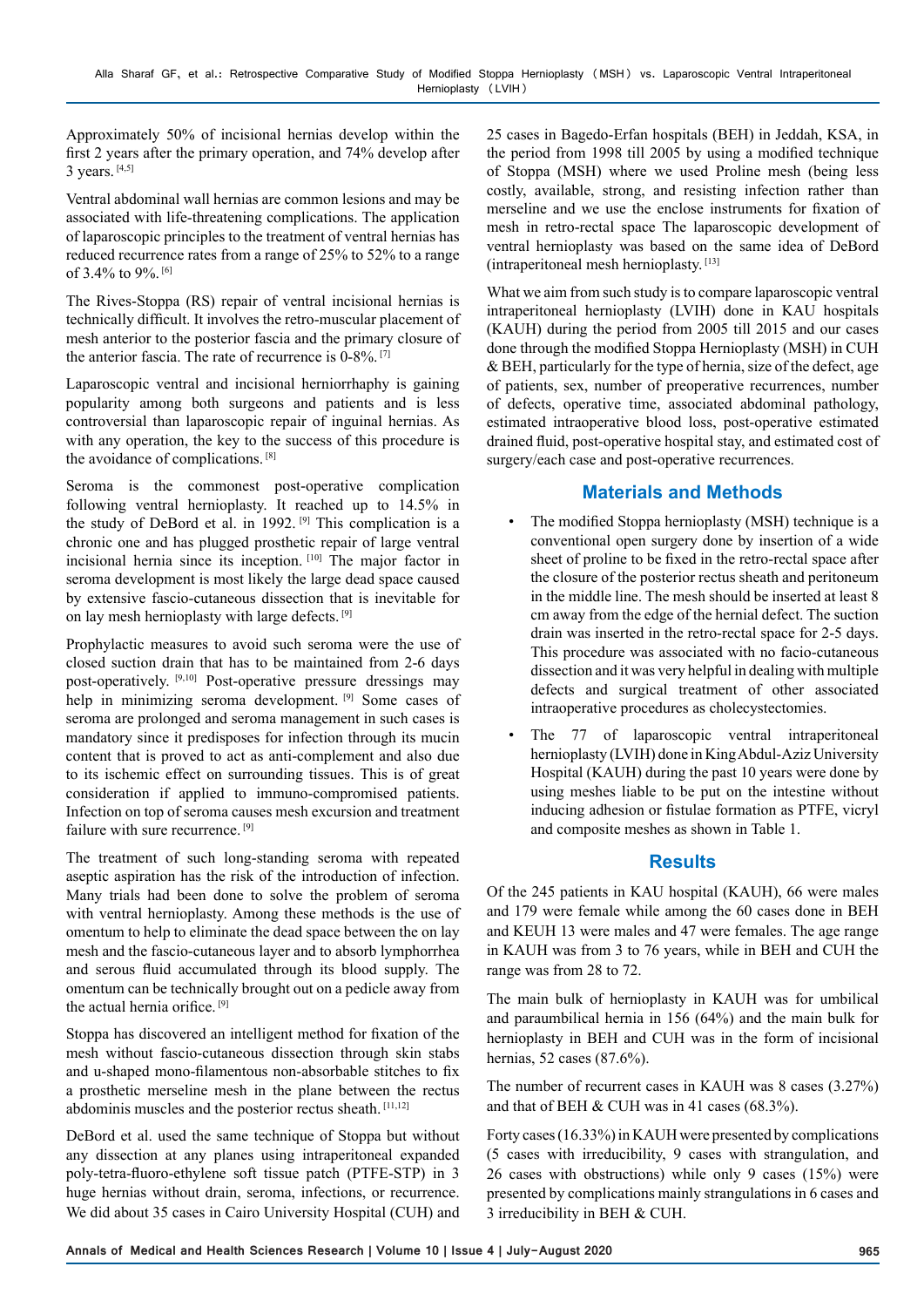| Table 1: Showed the comparison between cases with LVIH and MSH techniques done in KAU hospital and CUH & BEH during the past 10<br>years. |                                                                                                                                                                                            |                                                                          |                                  |                                            |
|-------------------------------------------------------------------------------------------------------------------------------------------|--------------------------------------------------------------------------------------------------------------------------------------------------------------------------------------------|--------------------------------------------------------------------------|----------------------------------|--------------------------------------------|
| Items of comparison                                                                                                                       | <b>KAUH</b>                                                                                                                                                                                | KAUH (%)                                                                 | <b>BEH &amp; CUH</b>             | <b>BEH &amp; CUH (%)</b>                   |
| Total number                                                                                                                              | 245 (77 of them treated with<br>LVIH)                                                                                                                                                      | 100                                                                      | 60                               | 100                                        |
| Age range                                                                                                                                 | $3 - 76$                                                                                                                                                                                   |                                                                          | 28-72                            |                                            |
| Gender M/F                                                                                                                                | 66-179                                                                                                                                                                                     | 27%: 73%                                                                 | 13/47                            | 22%:78%                                    |
| Virgin/Recurrent hernia                                                                                                                   | 237/8                                                                                                                                                                                      | 96.7%: 3.3%                                                              | 19/41                            | 31.7%:68.3%                                |
| Umbilical hernioplasty                                                                                                                    | 156                                                                                                                                                                                        | 63.7%                                                                    | 8                                | 13.3%                                      |
| Incisional hernioplasty                                                                                                                   | 86                                                                                                                                                                                         | 35.1%                                                                    | 52                               | 86.7%                                      |
| Epigastric hernioplasty                                                                                                                   | 3                                                                                                                                                                                          | 1.22%                                                                    | $\mathbf 0$                      | 0%                                         |
| Complicated hernia/noncomplicated<br>hernia                                                                                               | 40/205                                                                                                                                                                                     | 16.32% - 83.67%                                                          | 9/51                             | 15% - 85%                                  |
| Irreducible: obstructed: strangulated                                                                                                     | 5:26:09                                                                                                                                                                                    | 12.5%:65%:22.5%                                                          | 3:0:6                            | 33.3%:0%:66.7%                             |
| Operative time in hours                                                                                                                   | 1:6                                                                                                                                                                                        |                                                                          | 2:4.5                            |                                            |
| Numbers of defect                                                                                                                         | 1:3                                                                                                                                                                                        |                                                                          | 1:6                              |                                            |
| Post-operative hospital stay in days                                                                                                      | 1:30                                                                                                                                                                                       | 29% of LVIH discharged within<br>2 days                                  | $2 - 15$                         | 32% of MSH<br>discharged within 2<br>days. |
| Associated surgical procedures                                                                                                            | 18 cases                                                                                                                                                                                   | 7.35%                                                                    | 8                                | 13.33%                                     |
| Type of used mesh                                                                                                                         | Proline: 43<br>VYPRO: 18<br>Surgimesh: 17<br>Ventralight: 19<br>Mesorbable: 1<br>Physics: 3<br>Composite mesh: 20<br>Vicryl: 9<br>Ultrapro: 8<br>Ventralex: 6<br>Parietene macro porous: 3 | 17.6%<br>8.16%                                                           | Proline: 59<br>Composite: 1      | 98:33%<br>1.665%                           |
| Postoperative seroma<br>Duration of drainage in days                                                                                      | Progrip: 2<br>29<br>2-44                                                                                                                                                                   | 11.83% mainly with only mesh<br>hernioplasty and 2.5% only with<br>LVIH. | $\overline{2}$<br>$2 - 15$ days. | 3.33%                                      |
|                                                                                                                                           | 1:6                                                                                                                                                                                        |                                                                          | $1 - 12$                         |                                            |
| Follow up in months                                                                                                                       |                                                                                                                                                                                            |                                                                          | $\mathbf 0$                      |                                            |
| Herniorrhaphy                                                                                                                             | 15                                                                                                                                                                                         | 6.12%<br>55%                                                             |                                  | 0%                                         |
| Hernioplasty with onlay mesh                                                                                                              | 135                                                                                                                                                                                        |                                                                          | 2 cases<br>$\Omega$              | 6.66%                                      |
| Lap hernioplasty                                                                                                                          | 77                                                                                                                                                                                         | 31.42%                                                                   |                                  | 0%                                         |
| <b>MSH</b>                                                                                                                                | $\Omega$                                                                                                                                                                                   | 0                                                                        | 58                               | 96.66%                                     |
| Sandwich technique<br>(interaperitoneal + onlay mesh)                                                                                     | 0                                                                                                                                                                                          | 0                                                                        | $\overline{c}$                   | 3.33%                                      |
| Range of operative blood loss in ml.                                                                                                      | 50:300                                                                                                                                                                                     |                                                                          | 80-200                           |                                            |
| Range of defect area                                                                                                                      | $1 - 150$ cm <sup>2</sup>                                                                                                                                                                  |                                                                          | $7 - 180$ cm <sup>2</sup>        |                                            |
| Recurrence                                                                                                                                | 0                                                                                                                                                                                          |                                                                          | 0                                |                                            |

Laparoscopic hernioplasty was used in 77 cases out of 245 (32%) abdominal wall hernias, while 58 cases of incisional hernia were treated by MSH (96.33%) and 2 cases (3.33%) were treated by sandwich technique; MSH and only mesh in one case and intraperitoneal mesh reinforced by subcutaneous proline mesh in the second case.

Associated simultaneous abdominal surgery was found in 18 cases (7%) including colectomies, liposuction, omentectomy, intestinal resection anastomosis, and cholecystectomies while it was found in 8 cases (13.33%) of BEH and CUH including omentectomy, cholecystectomies, and intestinal resection and anastomosis [Figure 1].

The range of operative blood loss in KAUH was from 50 to 300 cc while it was from 80 to 200 in cases of BEH and CUH [Figure 2].

The post-operative seroma was detected in 29 cases (21%) in KAUH in only those cases treated by only proline mesh, while 2 cases (3.33%) only were detected in the 60 cases done by MSH in BEH and CUH and it was in the form of mild hematoma due to clot obstruction of the drainage tube [Figure 3].

The range of post-operative stay in hospital was from 1-30 days in KAUH with 29% of laparoscopic cases of hernioplasty discharged after one day while it was 2-15 cases in BEH and CUH with 32% of cases discharged within 2 days [Figure 4].

#### **Discussion**

Of the 245 patients in KAU hospital (KAUH), 66 were males and 179 were female while among the 60 cases done in BEH and KEUH 13 were males and 47 were females. The age range in KAUH was from 3 to 76 years, while in BEH and CUH the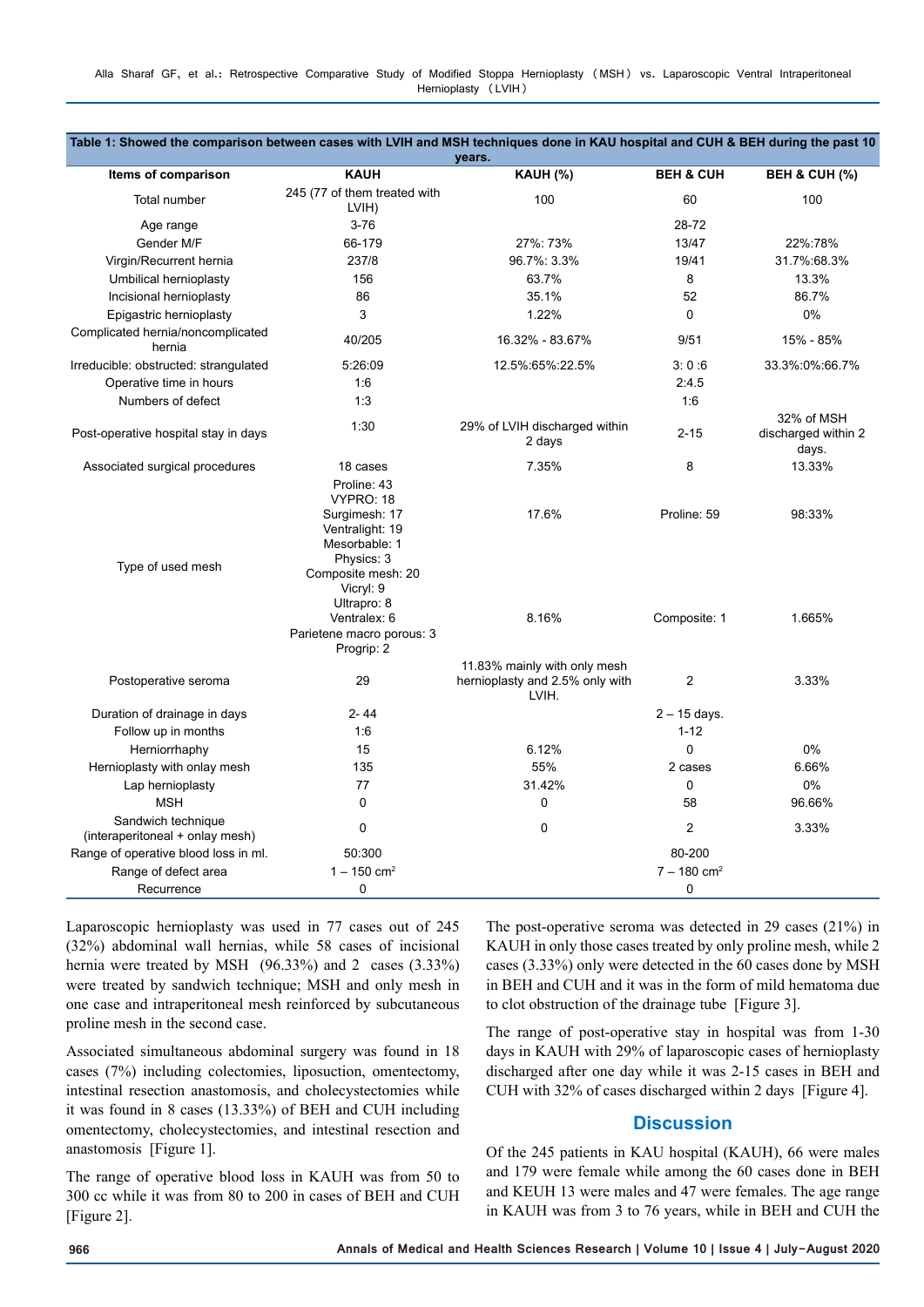

MSH started with midline incision that goes through hernial sac without fascio cutaneous dissection



One of the benefits of MSH is the intraperitoneal upproach makes dealing with contents under direct vision dealing with contents and detection of hore than one defects easier.



1g dissection of posterior  $\overline{\mathbf{r}}$ s sheath from the back of rectus abdominis muscle.



Creation of retro-rectal space after closure of posterior rectus sheath.





Proline mesh fixed in the retro-rectal space to anterior abdominal wall with 4 corners incisions.



Retro-rectal suction drain.

**Figure 1:** Steps of MSH done in cases of CUH and BEH.

#### **CHART 2: COMPARISON BEWTEEN CASES OF KAU AND THOSE OF CUHSBEH**

- Umbilical hernioplasty Incisional hernioplasty
- Epigastric hernioplasty Complicated hernia
- noncomplicated hernia



### **CHART 3: COMPARISON BEWTEEN CASES OF** KAU AND THOSE OF CUH&BEH



**Figure 2:** Comparison between cases of KAU and those of CUH & BEH.

range was from 28 to 72. In the study of George MEidMD et al, the mean age was 55.8 years (range 28–81). [6]

The main bulk of hernioplasty in KAUH was for umbilical and paraumbilical hernia in 156 (64%) and the main bulk for hernioplasty in BEH and CUH was in the form of incisional hernias, 52 cases (87.6%).

The number of recurrent cases in KAUH was 8 cases (3.27%) and that of BEH  $&$  CUH was in 41 cases (68.3%). In the study of George MEidMD et al, Sixty-eight patients had incisional hernias, including 17 (20%) with recurrent hernias and eleven patients (13%) had primary ventral hernias. [6]

Forty cases (16.33%) in KAUH were presented by complications (5 cases with irreducibility, 9 cases with strangulation, and 26 cases with obstructions) while only 9 cases (15%) were presented by complications mainly strangulations in 6 cases and 3 irreducibility in BEH & CUH. In the study of George et al.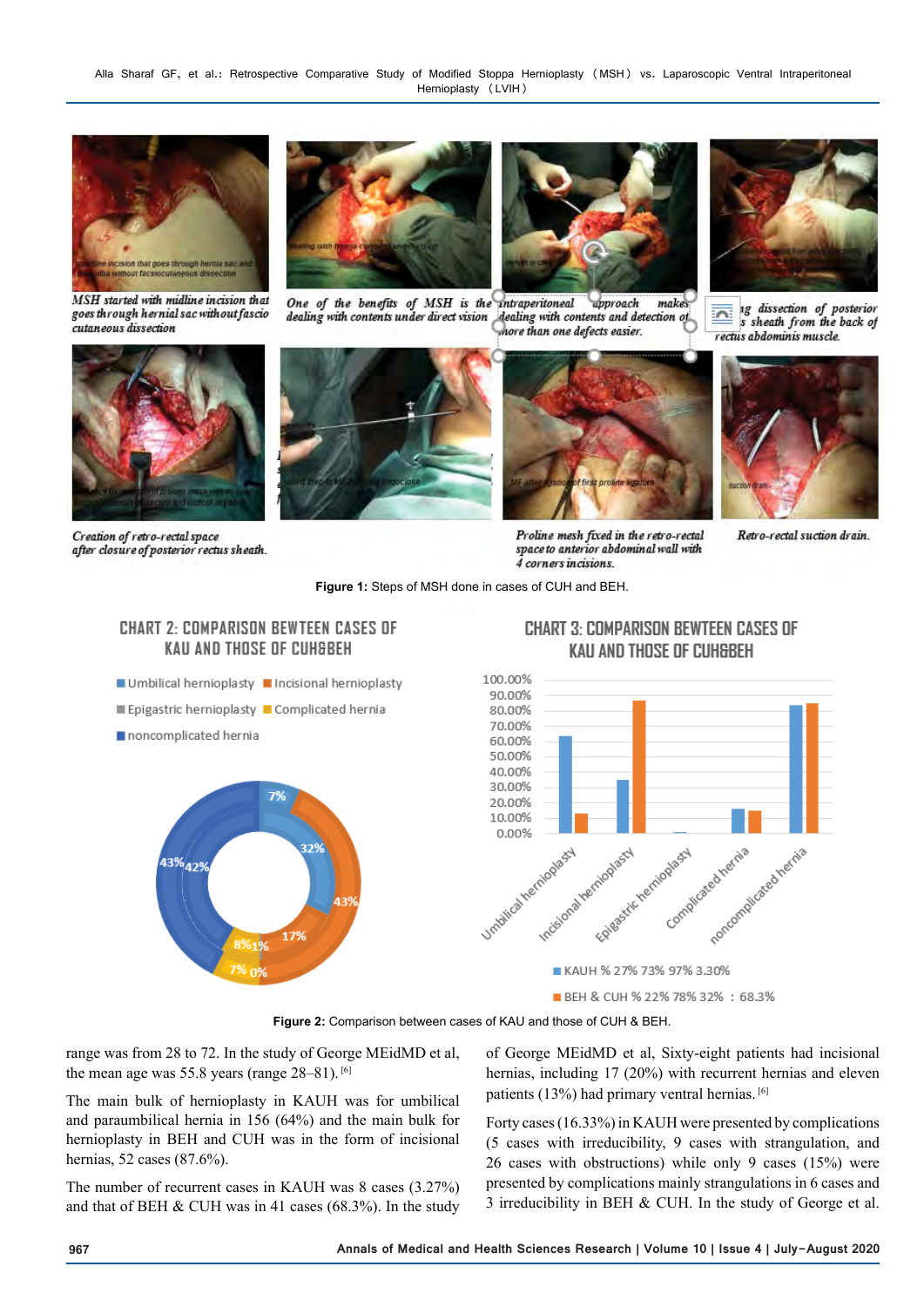

#### Alla Sharaf GF, et al.: Retrospective Comparative Study of Modified Stoppa Hernioplasty (MSH) vs. Laparoscopic Ventral Intraperitoneal Hernioplasty (LVIH)

**Figure 4:** Cases of KAUH vs. CUH & BEH.

incarceration was present in 22 patients  $(27.8\%)$ . <sup>[6]</sup> [Figure 4]. The range of defect size in KAUH was from 1-150 cm<sup>2</sup> and 7-145 cm<sup>2</sup> in BEH and CUH. The number of defects range was 1-3 and from 1-6 in BEH and CUH. In the study of George et al. the range of defect size was  $4-510$  cm<sup>2</sup>.<sup>[6]</sup>

Laparoscopic hernioplasty was used in 77 cases out of 245 (32%) abdominal wall hernias, while 58 cases of incisional hernia were treated by MSH (96.33%) and 2 cases (3.33%) were treated by sandwich technique; MSH and only mesh in one case and intraperitoneal mesh reinforced by subcutaneous proline mesh in the second case. In the study of George et al. laparoscopic expanded polytetrafluoroethylene mesh repair by the modified Rives-Stoppa technique was completed in 78  $(98.7%)$  and one conversion occurred because of bowel injury. [6]

The range of operative time in the 245 cases done in KAUH was from 1-6 hours and that of cases done in BEH and CUH was from 2 to 4.5 hours. In the study of George et al. the mean operating time was 110 minutes (range 45–210). [6]

Associated simultaneous abdominal surgery was found in 18 cases (7%) including colectomies, liposuction, omentectomy, intestinal resection anastomosis, and cholecystectomies while it was found in 8 cases (13.33%) of BEH and CUH including omentectomy, cholecystectomies, and intestinal resection and anastomosis. The range of operative blood loss in KAUH was from 50 to 300 cc while it was from 80 to 200 in cases of BEH and CUH.

The post-operative seroma was detected in 29 cases (21%) in KAUH in only those cases treated by only proline mesh, while 2 cases (3.33%) only were detected in the 60 cases done by MSH in BEH and CUH and it was in the form of mild hematoma due to clot obstruction of the drainage tube. In the study of George et al. seroma and other post-operative complications developed in 11.4% of cases. [6]

The range of post-operative stay in hospital was from 1-30 days in KAUH with 29% of laparoscopic cases of hernioplasty discharged after one day while it was 2-15 cases in BEH and